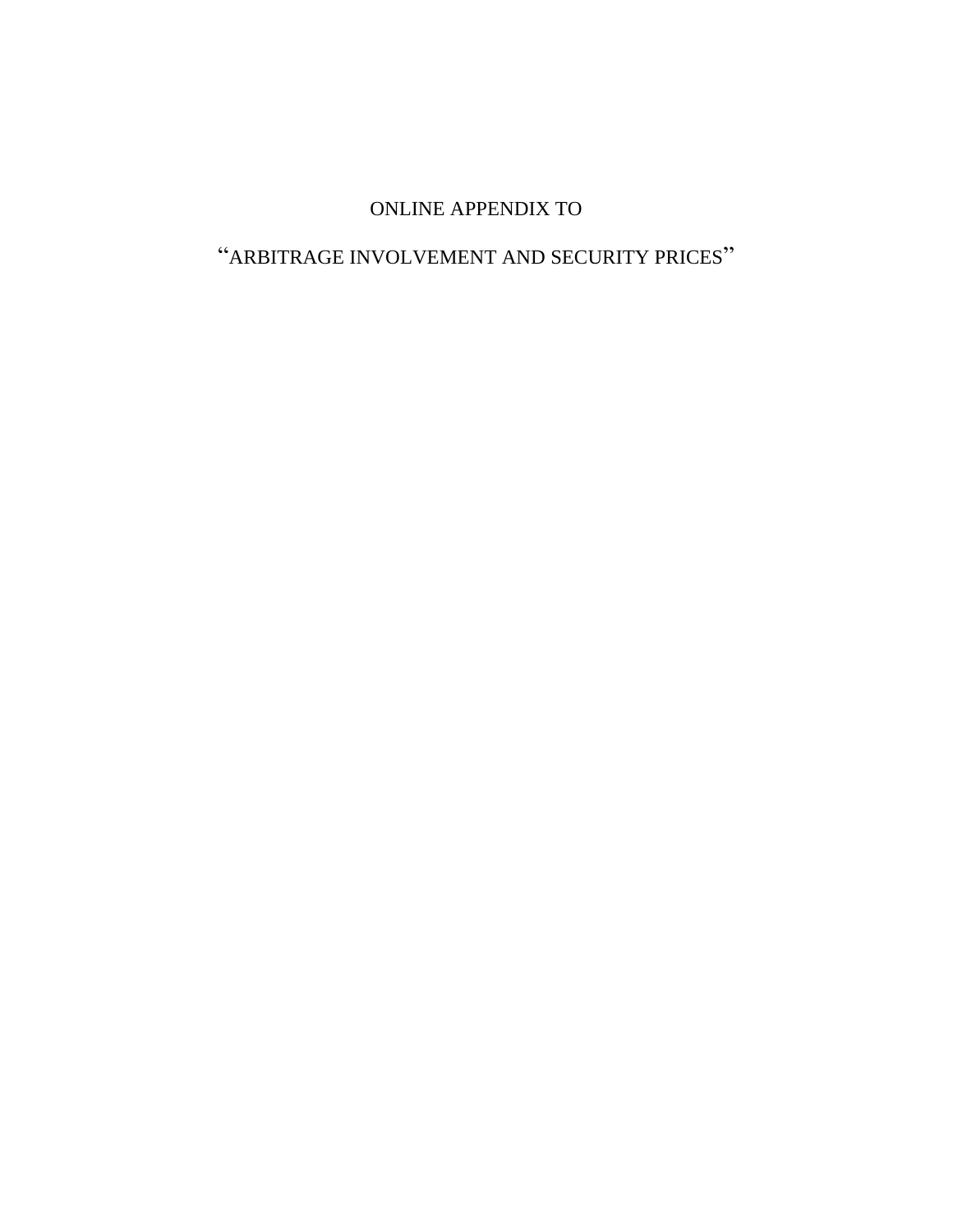# Appendix B.1 Number of Addition Events by Year

This table reports the number of addition events by calendar year. An addition event is specified as one in which an individual stock is added to the Hong Kong short-sale list and, therefore, can be sold short from the effective date. Our sample period runs from January 2001 through August 2012.

| Year | Number of Addition Events |
|------|---------------------------|
| 2001 | 10                        |
| 2002 | 21                        |
| 2003 | 33                        |
| 2004 | 35                        |
| 2005 | 45                        |
| 2006 | 71                        |
| 2007 | 135                       |
| 2008 | 34                        |
| 2009 | 92                        |
| 2010 | 128                       |
| 2011 | 100                       |
| 2012 | 3                         |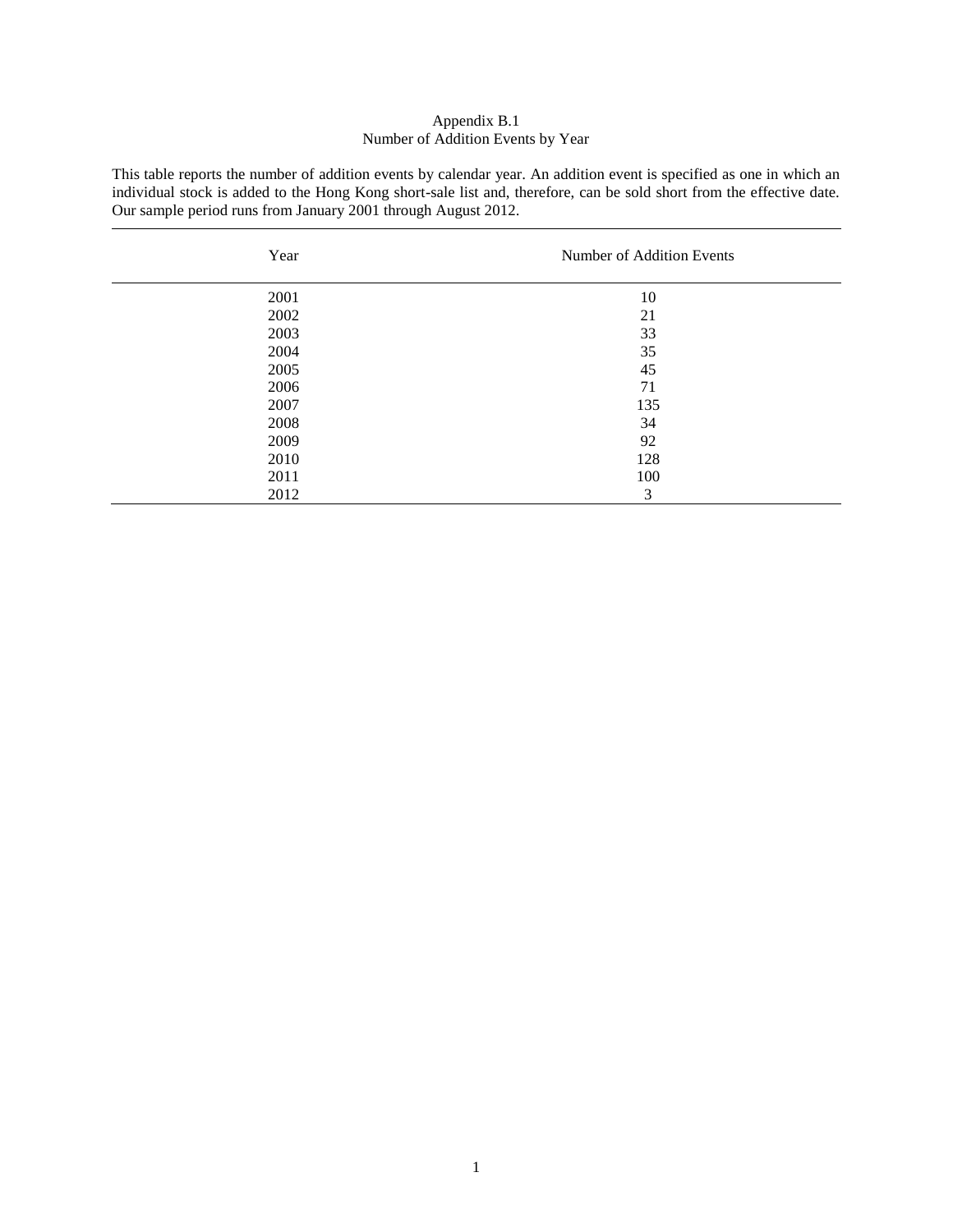# Appendix B.2 Number of Addition Events by Industry

This table reports the number of addition events by four-digit-GICS industry code. An addition event is specified as one in which an individual stock is added to the Hong Kong short-sale list and, therefore, can be sold short from the effective date.

| GICS Industry Code | <b>GICS</b> Industry Name                      | Number of Addition Events |
|--------------------|------------------------------------------------|---------------------------|
| 1010               | Energy                                         | 27                        |
| 1510               | Materials                                      | 77                        |
| 2010               | <b>Capital Goods</b>                           | 92                        |
| 2020               | Commercial & Professional Services             | 10                        |
| 2030               | Transportation                                 | 24                        |
| 2510               | Automobiles and Components                     | 13                        |
| 2520               | <b>Consumer Durables and Apparel</b>           | 88                        |
| 2530               | <b>Consumer Services</b>                       | 54                        |
| 2540               | Media                                          | 43                        |
| 2550               | Retailing                                      | 46                        |
| 3010               | Food & Staples Retailing                       | 9                         |
| 3020               | Food, Beverage & Tobacco                       | 25                        |
| 3030               | Household & Personal Products                  | 11                        |
| 3510               | Health Care Equipment & Services               | 9                         |
| 3520               | Pharmaceuticals, Biotechnology & Life Sciences | 28                        |
| 4020               | Diversified Financials                         | 5                         |
| 4040               | <b>Real Estate</b>                             | 13                        |
| 4510               | Software & Services                            | 28                        |
| 4520               | Technology Hardware & Equipment                | 61                        |
| 4530               | Semiconductors & Semiconductor Equipment       | 11                        |
| 5010               | <b>Telecommunication Services</b>              | 10                        |
| 5510               | Utilities                                      | 23                        |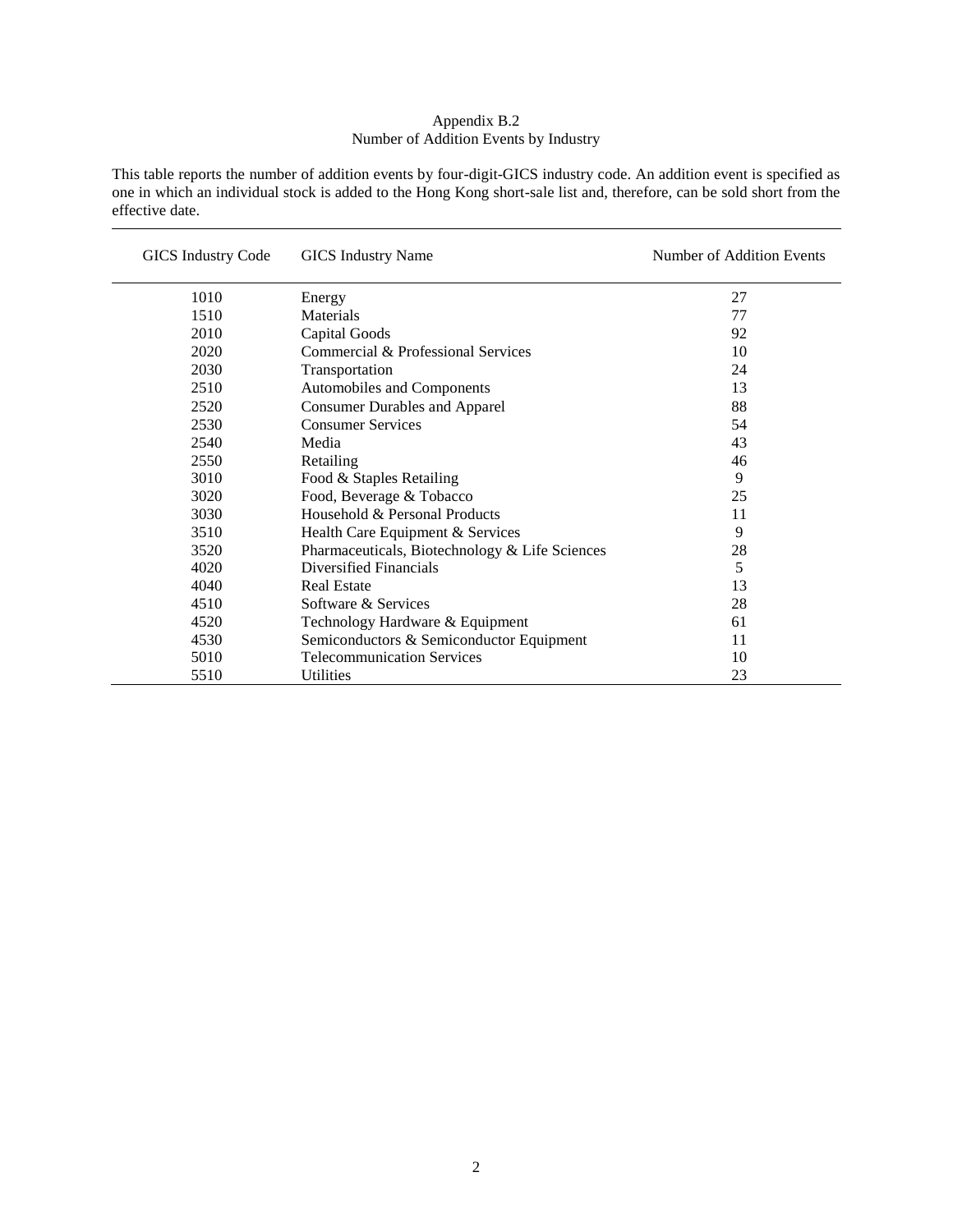#### Appendix B.3

Cumulative Abnormal Returns and Changes in Hedge Fund Holdings around Additions to the Hong Kong Short-Sale List: Alternative Measures of "Difficulty to Hedge Industry Risk prior to Addition"

This table mirrors Table 3, but considers alternative measures of "Difficulty to Hedge Industry Risk prior to Addition." For reference, in Table 3, we compute, for every year and each four-digit-GICS industry, the fraction of firms with nonzero short-selling volume. An observation is categorized as coming from a moredifficult-to-short industry if it resides in an industry that is in the bottom decile based on its fraction of firms shorted in the year prior to the addition event, and as coming from a less-difficult-short industry otherwise. In Panels A and B, an observation is now categorized as coming from a more-difficult-to-short industry if it resides in an industry that is in the bottom decile based on its *number* of firms shorted in the year prior to the addition event, and as coming from a less-difficultto-short industry otherwise. In Panels C through F, we partially re-construct the historical lists of securities that can be shorted (as detailed in Section 4.1.1). We then estimate the fraction and number of stocks that *could be shorted* in the industry and year of the addition event (as opposed to the fraction and number of stocks that were actually shorted in the industry and year prior to the addition event). \*, \*\*, and \*\*\* denote statistical significance at the 10%, 5% and 1% levels, respectively.

|                                                                                                                                        | Cumulative Abnormal Returns [%] | Hedge Fund Holdings (HFH) and Long-Only Investor Holdings (LIH)<br>in Seemingly Underpriced Stocks [%]                                 |                                         |                                 |                      |                |                     |
|----------------------------------------------------------------------------------------------------------------------------------------|---------------------------------|----------------------------------------------------------------------------------------------------------------------------------------|-----------------------------------------|---------------------------------|----------------------|----------------|---------------------|
|                                                                                                                                        | Hedge Stock                     | Seemingly Underpriced Stocks                                                                                                           | <b>HFH</b><br><b>Before</b><br>Addition | <b>HFH</b><br>After<br>Addition | $\Delta$ HFH         | $\Delta$ LIH   | ΔΔ                  |
| Panel A: Industry Less-Difficult-to-Short Prior to Addition Based on the Number of Shorted Stocks ( $\rightarrow$ Less Hedging Demand) |                                 |                                                                                                                                        |                                         |                                 |                      |                |                     |
| $[-5,-1]$                                                                                                                              | $-1.13***$<br>$(-2.74)$         | 0.03<br>(0.45)                                                                                                                         | 1.71                                    |                                 |                      |                |                     |
| $[0, +5]$                                                                                                                              | $-0.24$<br>$(-0.56)$            | $0.59***$<br>(3.80)                                                                                                                    |                                         | 2.02                            | $0.31***$<br>(15.67) | 0.15<br>(1.48) | $0.16***$<br>(9.86) |
|                                                                                                                                        |                                 | Panel B: Industry More-Difficult-to-Short Prior to Addition Based on the Number of Shorted Stocks ( $\rightarrow$ More Hedging Demand) |                                         |                                 |                      |                |                     |
| $[-5,-1]$                                                                                                                              | $-0.83***$<br>$(-2.75)$         | 0.12<br>(0.11)                                                                                                                         | 1.73                                    |                                 |                      |                |                     |
| $[0, +5]$                                                                                                                              | 0.53<br>(0.50)                  | $1.56**$<br>(2.10)                                                                                                                     |                                         | 2.35                            | $0.62***$<br>(3.24)  | 0.18<br>(1.15) | $0.43**$<br>(1.98)  |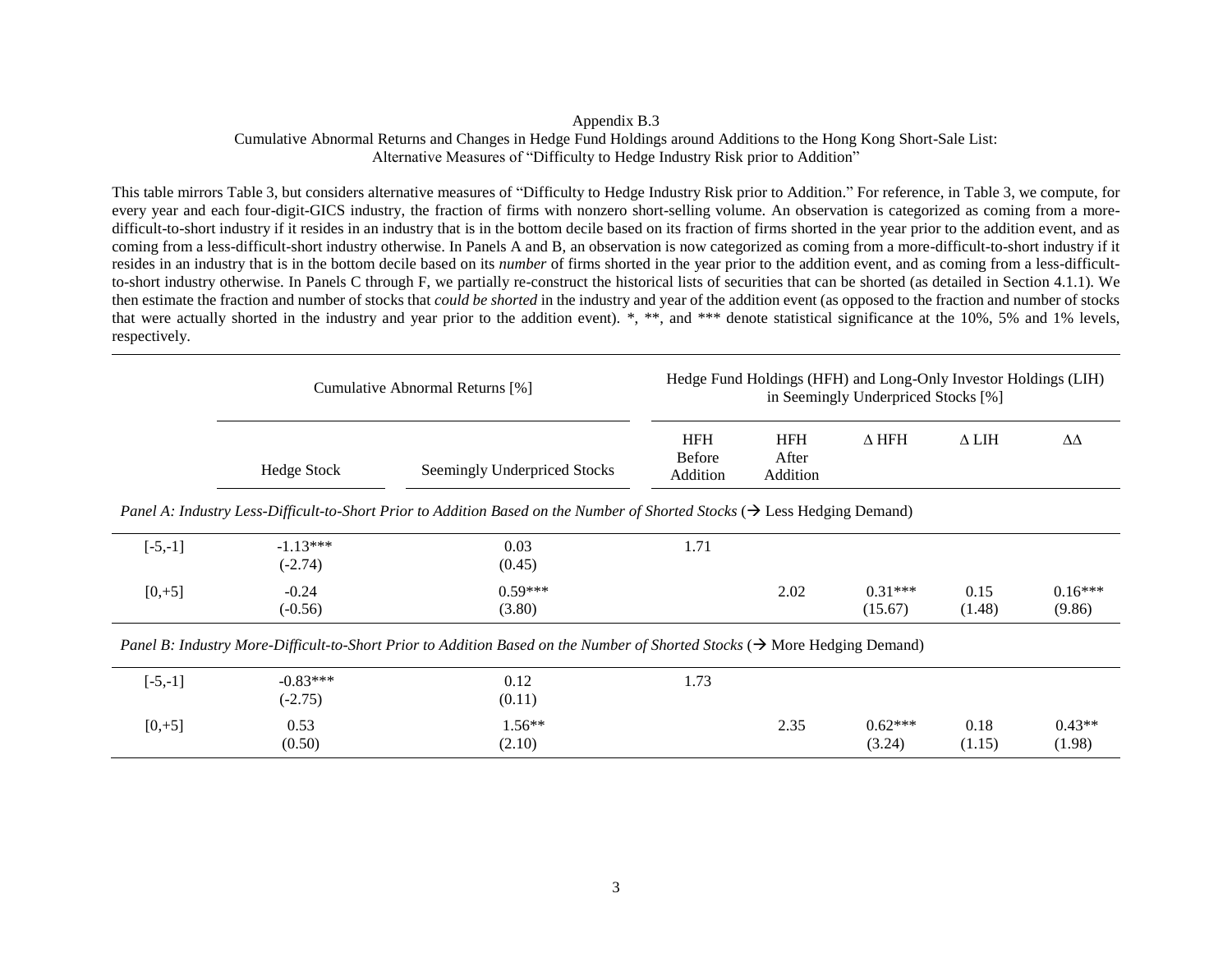|           | Cumulative Abnormal Returns [%] |                                                                                                                                            | Hedge Fund Holdings (HFH) and Long-Only Investor Holdings (LIH)<br>in Seemingly Underpriced Stocks [%] |                                 |                      |                |                     |  |
|-----------|---------------------------------|--------------------------------------------------------------------------------------------------------------------------------------------|--------------------------------------------------------------------------------------------------------|---------------------------------|----------------------|----------------|---------------------|--|
|           | <b>Hedge Stock</b>              | <b>Seemingly Underpriced Stocks</b>                                                                                                        | <b>HFH</b><br>Before<br>Addition                                                                       | <b>HFH</b><br>After<br>Addition | $\Delta$ HFH         | $\Delta$ LIH   | $\Delta\Delta$      |  |
|           |                                 | Panel C: Industry Less-Difficult-to-Short Prior to Addition Based on the Number of Shortable Stocks ( $\rightarrow$ Less Hedging Demand)   |                                                                                                        |                                 |                      |                |                     |  |
| $[-5,-1]$ | $-1.26***$<br>$(-2.83)$         | 0.01<br>(0.33)                                                                                                                             | 1.71                                                                                                   |                                 |                      |                |                     |  |
| $[0, +5]$ | $-0.16$<br>$(-0.61)$            | $0.59***$<br>(3.75)                                                                                                                        |                                                                                                        | 2.12                            | $0.41***$<br>(14.25) | 0.18<br>(1.57) | $0.23***$<br>(8.82) |  |
|           |                                 | Panel D: Industry More-Difficult-to-Short Prior to Addition Based on the Number of Shortable Stocks ( $\rightarrow$ More Hedging Demand)   |                                                                                                        |                                 |                      |                |                     |  |
| $[-5,-1]$ | $-0.90*$<br>$(-1.70)$           | 0.04<br>(0.41)                                                                                                                             | 1.69                                                                                                   |                                 |                      |                |                     |  |
| $[0, +5]$ | 0.27<br>(0.30)                  | $1.09*$<br>(1.84)                                                                                                                          |                                                                                                        | 2.31                            | $0.62***$<br>(5.50)  | 0.17<br>(1.56) | $0.45***$<br>(2.51) |  |
|           |                                 | Panel E: Industry Less-Difficult-to-Short Prior to Addition Based on the Fraction of Shortable Stocks ( $\rightarrow$ Less Hedging Demand) |                                                                                                        |                                 |                      |                |                     |  |
| $[-5,-1]$ | $-1.12***$<br>$(-2.79)$         | 0.04<br>(0.90)                                                                                                                             | 1.78                                                                                                   |                                 |                      |                |                     |  |
| $[0, +5]$ | $-0.12$<br>$(-0.30)$            | $0.56***$<br>(3.60)                                                                                                                        |                                                                                                        | 2.29                            | $0.41***$<br>(14.12) | 0.19<br>(1.52) | $0.23***$<br>(6.35) |  |
|           |                                 | Panel F: Industry More-Difficult-to-Short Prior to Addition Based on the Fraction of Shortable Stocks ( $\rightarrow$ More Hedging Demand) |                                                                                                        |                                 |                      |                |                     |  |
| $[-5,-1]$ | $-0.92***$<br>$(-2.68)$         | $-0.53$<br>$(-1.05)$                                                                                                                       | 0.99                                                                                                   |                                 |                      |                |                     |  |
| $[0, +5]$ | $-0.22$                         | $1.36**$                                                                                                                                   |                                                                                                        | 1.63                            | $0.64***$            | 0.10           | $0.54***$           |  |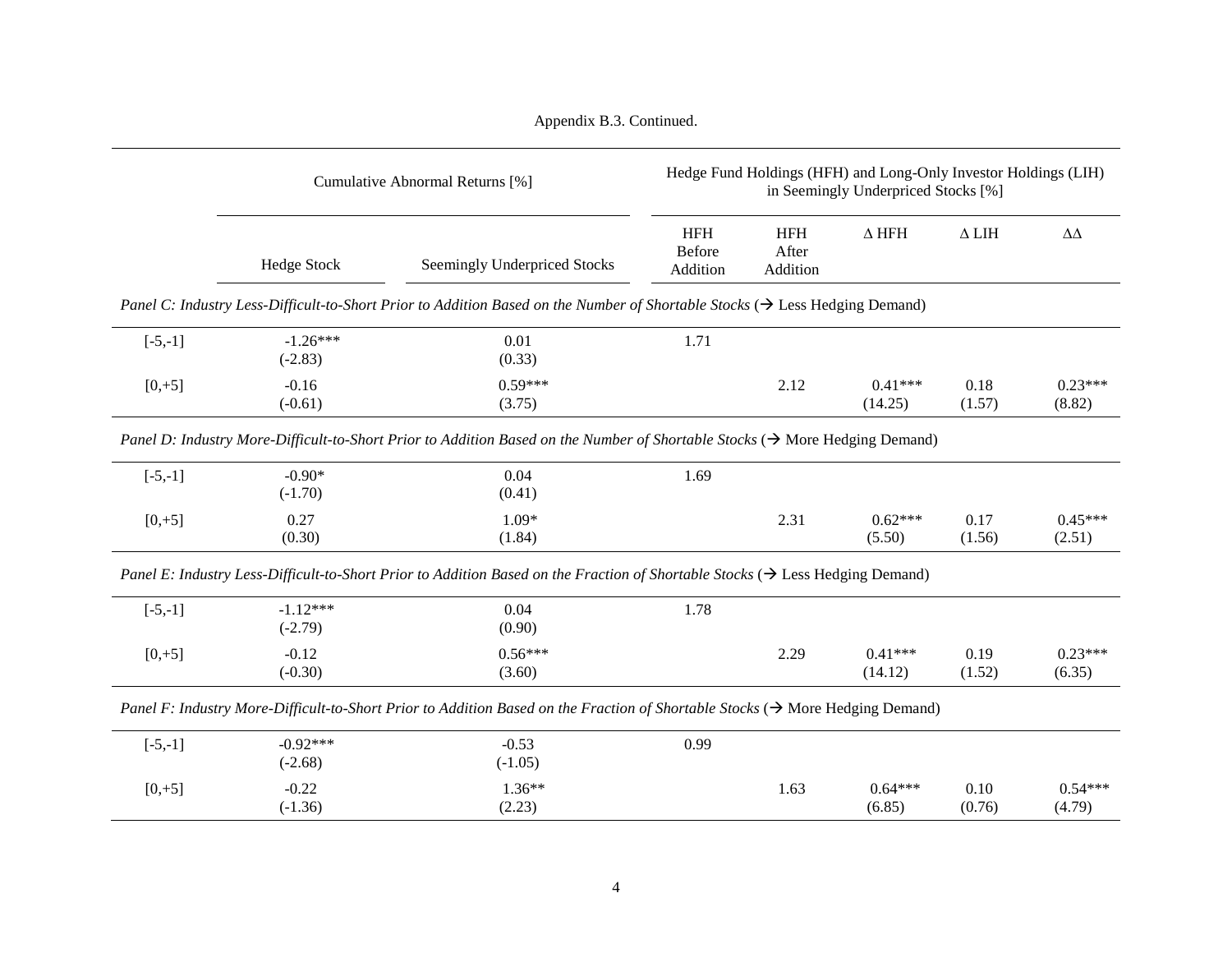#### Appendix B.4 Short-Selling and Market-to-Book-Ratio Distribution

Our argument that the relaxation of short-sale constraints helps correct not only overpricing but also underpricing naturally extends to the prediction that the MB distribution be tighter in less-difficult-to-short industries than in moredifficult-to-short industries. Appendix B.4.1, which plots the MB distribution for less-difficult-to-short industries and more-difficult-to-short industries, provides evidence on this matter. Consistent with the above prediction, we find that the MB distribution is noticeably tighter in less-difficult-to-short industries and we find that the tighter distribution is coming from both ends of the distribution. For instance, in less-difficult-to-short industries, only 21% of firms have a MB below one (compared with 32% in more-difficult-to-short industries). Less-difficult-to-short industries also have fewer firms with extremely high MBs than more-difficult-to-short industries.<sup>1</sup>

In Appendix B.4.2, we report the fraction of shares held by hedge funds and long-only investors from 2001 through 2012. We do so separately for stocks residing in industries that are less-difficult-to-short and more-difficultto-short. Appendix B.4.2 reveals that in the first half of our sample period, the fraction of stocks that can be shorted in less-difficult-to-short industries is 32%. In more-difficult-to-short industries, only 11% of stocks can be shorted. In the second half of our sample period, the corresponding fractions are 51% and 26%. The latter figure (26%) indicates that industries labelled "more-difficult-to-short" in the second half of our sample period, effectively, are perhaps not that difficult-to-short anymore. In line with this suspicion, we observe that our previous results contrasting the effects in less-difficult-to-short industries to those in more-difficult-to-short industries are stronger in the first half of our sample period (Appendix B.4.3). Also in line with this suspicion, Appendix B.4.2 shows that, in the first half of our sample period, hedge fund holdings are much higher in less-difficult-to-short industries than in more-difficult-to-short industries (1.06% versus 0.72%). By the time industries labelled "more-difficult-to-short", effectively, are no longer that difficult-to-short (second half of our sample period), this difference disappears. Unlike hedge funds, long-only investors, to whom the ability to hedge industry risk via shorting is of little relevance, exhibit no difference in holdings between less-difficult-to-short industries and more-difficult-to-short industries during our sample period.

 $\overline{a}$ 

<sup>&</sup>lt;sup>1</sup> In additional analyses, we also plot the distribution of year-to-year earnings growth and beta and we find no noticeable difference in the dispersion of these two variables, providing suggestive evidence that the tighter MB distribution is coming from a reduction in mispricing as opposed to differences in earnings growth or risk (plots available upon request).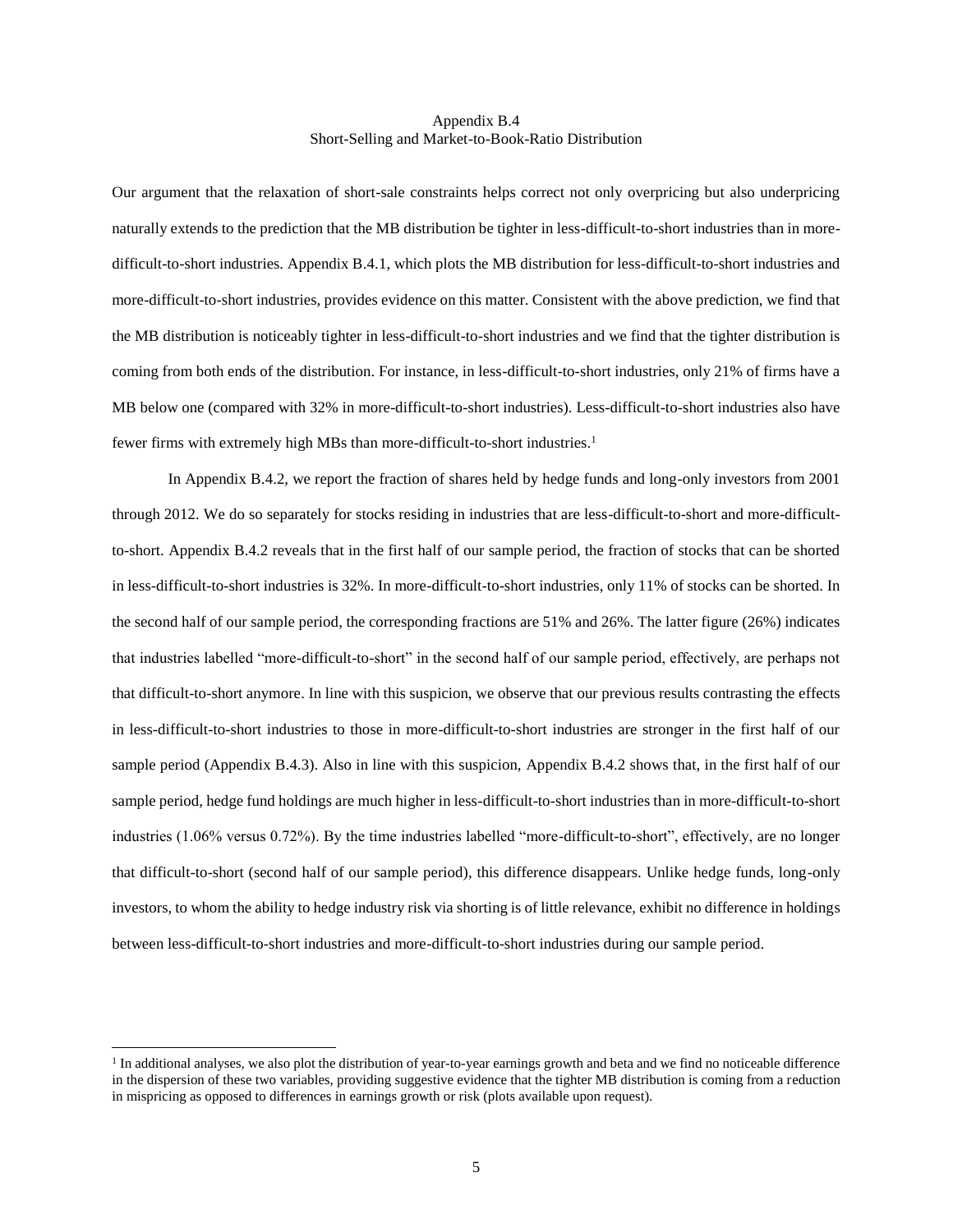### Appendix B.4.1 Distribution of Market-to-Book Ratio

This figure reports the fraction of stocks traded in the Hong Kong Stock Exchange that fall in various market-to-book ratio bins. We report the fractions separately for stocks residing in more-difficult-to-short industries and stocks residing in less-difficult-to-short industries. For every year and each four-digit-GICS industry, we compute the fraction of stocks with nonzero short-selling volume. An observation is categorized as coming from a more-difficult-to-short industry if it resides in an industry that is in the bottom decile based on the industry's fraction of shorted stocks, and as coming from a less-difficult-to-short industry otherwise.



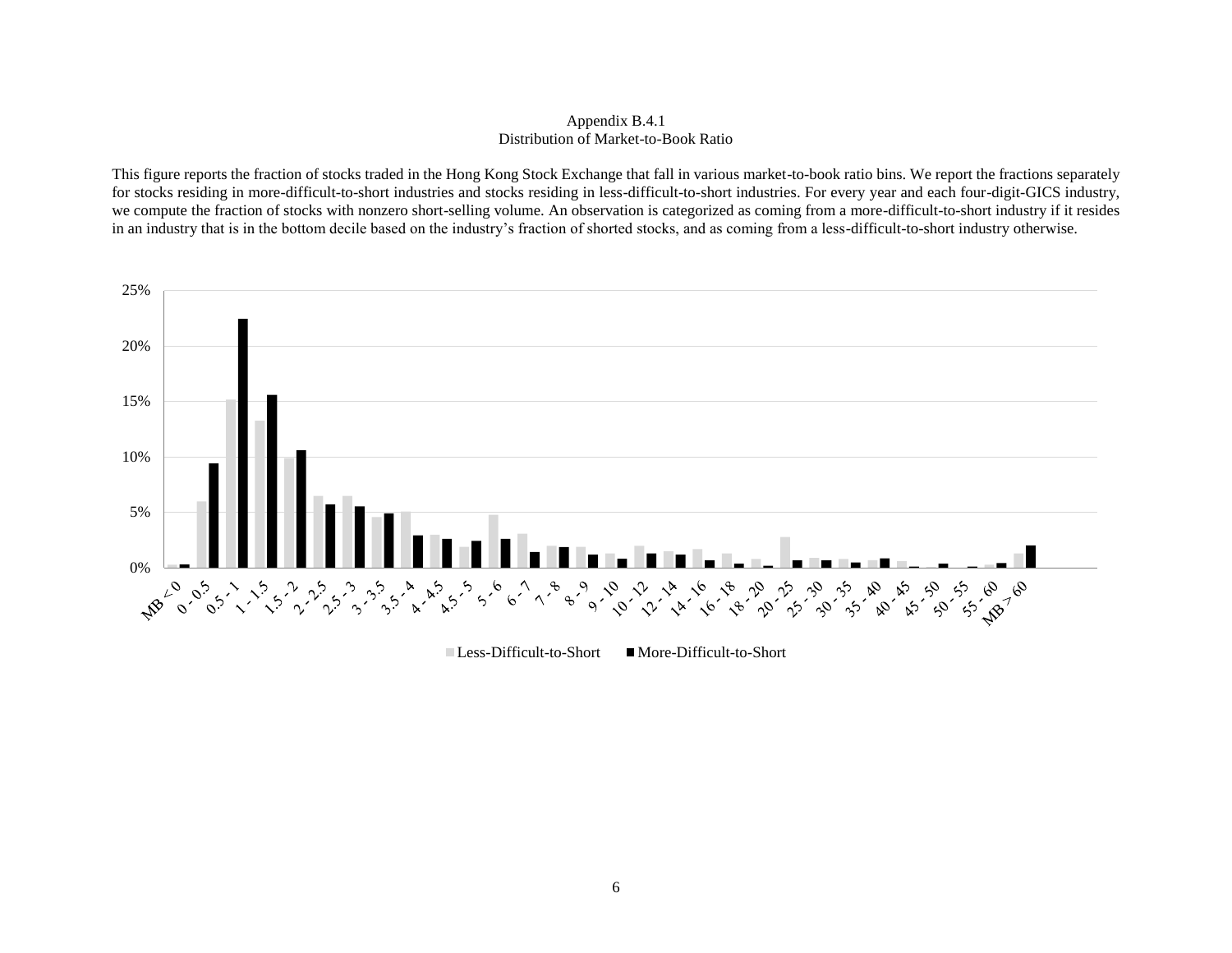# Appendix B.4.2 Hedge Fund Holdings and Long-Only Investor Holdings by Year and Industry

This table reports the fraction of shares held by both hedge funds and long-only investors. We report the fractions separately by year and by whether the stock resides in a more-difficult-to-short industry versus a less-difficult-to-short industry. For every year and each four-digit-GICS industry, we compute the fraction of stocks with nonzero short-selling volume. An observation is categorized as coming from a more-difficult-to-short industry if it resides in an industry that is in the bottom decile based on the industry's fraction of shorted stocks, and as coming from a less-difficult-to-short industry otherwise.

|           | <b>Fraction of Shares Shortable</b> |                             |                             | Hedge Fund Holdings         | Long-Only Investor Holdings |                             |  |
|-----------|-------------------------------------|-----------------------------|-----------------------------|-----------------------------|-----------------------------|-----------------------------|--|
| Year      | Less-Difficult-<br>to-Short         | More-Difficult-<br>to-Short | Less-Difficult-<br>to-Short | More-Difficult-<br>to-Short | Less-Difficult-<br>to-Short | More-Difficult-<br>to-Short |  |
| 2001      | 30.50%                              | 11.77%                      | 0.69%                       | 0.46%                       | 0.33%                       | 0.51%                       |  |
| 2002      | 26.65%                              | 8.09%                       | 1.04%                       | 0.51%                       | 0.48%                       | 0.49%                       |  |
| 2003      | 29.93%                              | 8.64%                       | 1.03%                       | 0.67%                       | 0.52%                       | 0.59%                       |  |
| 2004      | 34.40%                              | 11.15%                      | 1.29%                       | 0.80%                       | 0.63%                       | 0.64%                       |  |
| 2005      | 34.79%                              | 13.03%                      | 1.29%                       | 1.03%                       | 0.69%                       | 0.69%                       |  |
| 2006      | 36.23%                              | 15.59%                      | 1.05%                       | 0.85%                       | 0.82%                       | 0.61%                       |  |
| 2007      | 47.43%                              | 22.61%                      | 0.86%                       | 1.02%                       | 0.55%                       | 0.75%                       |  |
| 2008      | 49.98%                              | 25.60%                      | 0.81%                       | 0.93%                       | 0.81%                       | 0.55%                       |  |
| 2009      | 42.57%                              | 17.17%                      | 0.76%                       | 0.99%                       | 0.68%                       | 0.76%                       |  |
| 2010      | 51.27%                              | 26.76%                      | 1.46%                       | 1.48%                       | 0.73%                       | 0.73%                       |  |
| 2011      | 56.74%                              | 30.62%                      | 1.51%                       | 1.31%                       | 0.87%                       | 0.66%                       |  |
| 2012      | 56.69%                              | 30.57%                      | 1.11%                       | 1.10%                       | 0.82%                       | 0.59%                       |  |
| 2001-2006 | 32.08%                              | 11.38%                      | 1.06%                       | 0.72%                       | 0.58%                       | 0.59%                       |  |
| 2007-2012 | 50.78%                              | 25.56%                      | 1.08%                       | 1.14%                       | 0.74%                       | 0.67%                       |  |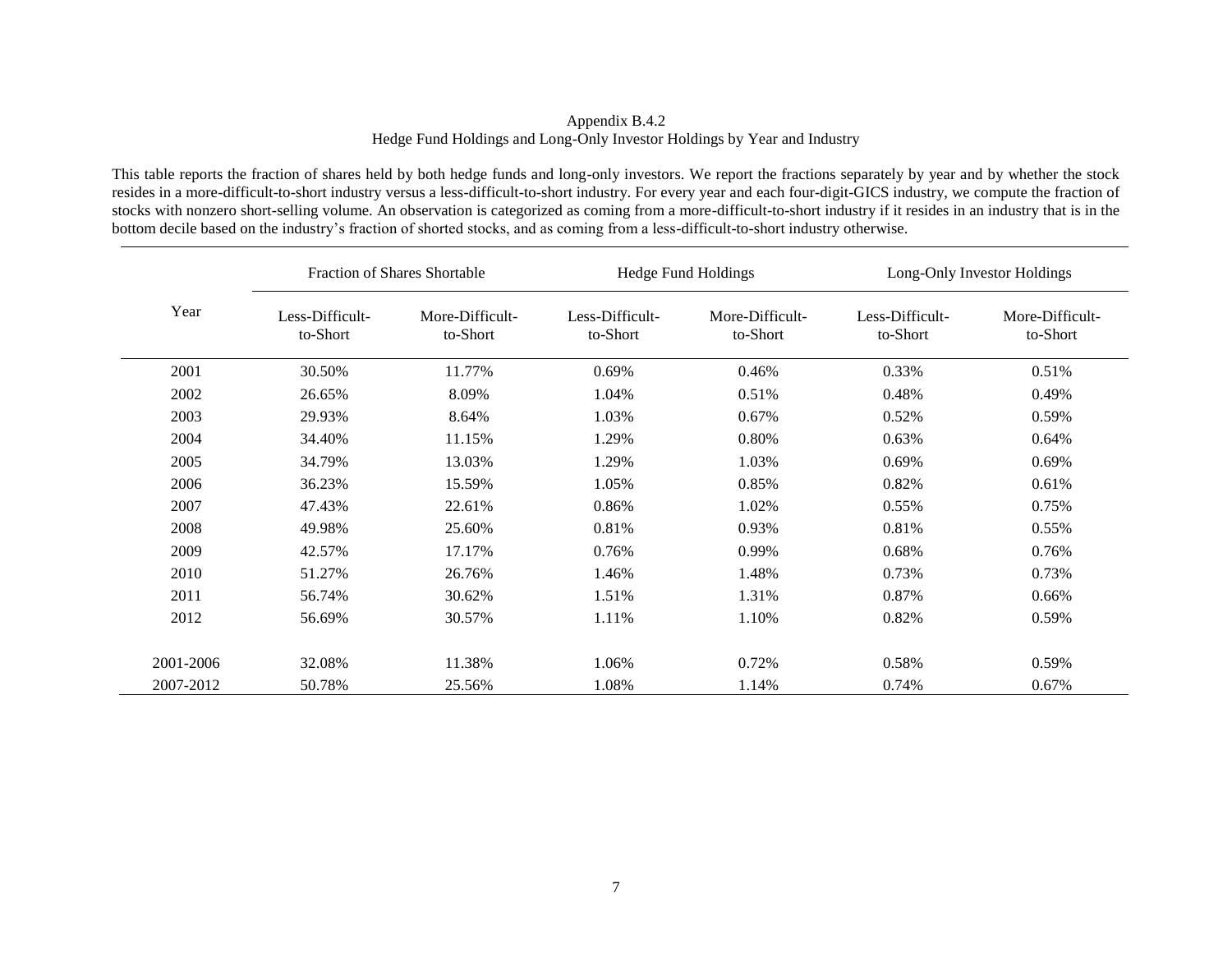# Appendix B.4.3 Cumulative Abnormal Returns and Changes in Hedge Fund Holdings around Additions to the Hong Kong Short-Sale List: Subsample Analysis of "Difficulty to Hedge Industry Risk prior to Addition"

This table mirrors Table 3, but reports results separately for 2001 through 2006 and 2007 through 2012.

|           | Cumulative Abnormal Returns [%]                                                                               |                                                                                                               | Hedge Fund Holdings (HFH) and Long-Only Investor Holdings (LIH)<br>in Seemingly Underpriced Stocks [%] |                                 |                     |                |                     |  |  |
|-----------|---------------------------------------------------------------------------------------------------------------|---------------------------------------------------------------------------------------------------------------|--------------------------------------------------------------------------------------------------------|---------------------------------|---------------------|----------------|---------------------|--|--|
|           | Hedge Stock                                                                                                   | Seemingly Underpriced Stocks                                                                                  | <b>HFH</b><br><b>Before</b><br>Addition                                                                | <b>HFH</b><br>After<br>Addition | $\Delta$ HFH        | $\Delta$ LIH   | ΔΔ                  |  |  |
|           | Panel A: 2001 – 2006: Industry Less-Difficult-to-Short Prior to Addition ( $\rightarrow$ Less Hedging Demand) |                                                                                                               |                                                                                                        |                                 |                     |                |                     |  |  |
| $[-5,-1]$ | $-1.35***$<br>(2.72)                                                                                          | 0.16<br>(0.17)                                                                                                | 1.51                                                                                                   |                                 |                     |                |                     |  |  |
| $[0, +5]$ | 0.01<br>(0.02)                                                                                                | $1.21**$<br>(2.00)                                                                                            |                                                                                                        | 2.11                            | $0.60***$<br>(3.86) | 0.18<br>(1.36) | $0.42***$<br>(2.76) |  |  |
|           |                                                                                                               | Panel B: 2007 – 2012: Industry Less-Difficult-to-Short Prior to Addition ( $\rightarrow$ Less Hedging Demand) |                                                                                                        |                                 |                     |                |                     |  |  |
| $[-5,-1]$ | $-0.95$<br>$(-1.21)$                                                                                          | $-0.02$<br>$(-0.12)$                                                                                          | 2.00                                                                                                   |                                 |                     |                |                     |  |  |
| $[0, +5]$ | $-0.21$<br>$(-0.43)$                                                                                          | $0.46***$<br>(3.63)                                                                                           |                                                                                                        | 2.26                            | $0.26*$<br>(1.67)   | 0.15<br>(1.43) | 0.11<br>(1.26)      |  |  |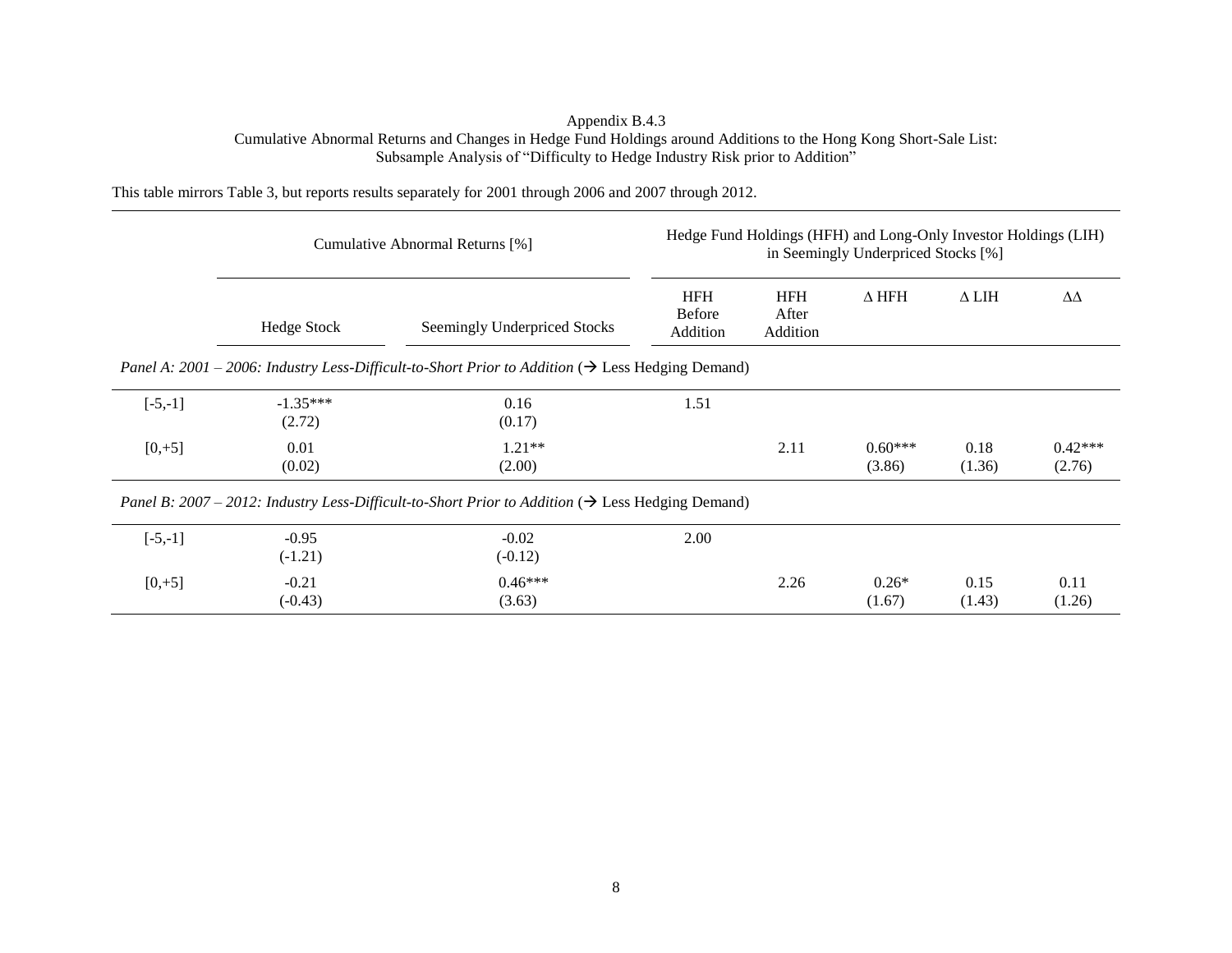|           | Cumulative Abnormal Returns [%] |                                                                                                               | Hedge Fund Holdings (HFH) and Long-Only Investor Holdings (LIH)<br>in Seemingly Underpriced Stocks [%] |                                 |                      |                |                     |  |
|-----------|---------------------------------|---------------------------------------------------------------------------------------------------------------|--------------------------------------------------------------------------------------------------------|---------------------------------|----------------------|----------------|---------------------|--|
|           | <b>Hedge Stock</b>              | Seemingly Underpriced Stocks                                                                                  | <b>HFH</b><br><b>Before</b><br>Addition                                                                | <b>HFH</b><br>After<br>Addition | $\Delta$ HFH         | $\Delta$ LIH   | ΔΔ                  |  |
|           |                                 | Panel C: 2001 – 2006: Industry More-Difficult-to-Short Prior to Addition ( $\rightarrow$ More Hedging Demand) |                                                                                                        |                                 |                      |                |                     |  |
| $[-5,-1]$ | $-1.16***$<br>$(-2.17)$         | 0.39<br>(0.93)                                                                                                | 1.08                                                                                                   |                                 |                      |                |                     |  |
| $[0, +5]$ | 0.01<br>(0.09)                  | $2.07***$<br>(2.99)                                                                                           |                                                                                                        | 1.91                            | $0.83***$<br>(6.65)  | 0.03<br>(0.81) | $0.80***$<br>(3.44) |  |
|           |                                 | Panel D: 2007 – 2012: Industry More-Difficult-to-Short Prior to Addition ( $\rightarrow$ More Hedging Demand) |                                                                                                        |                                 |                      |                |                     |  |
| $[-5,-1]$ | $-1.35***$<br>$(-2.72)$         | 0.41<br>(0.90)                                                                                                | 1.45                                                                                                   |                                 |                      |                |                     |  |
| $[0, +5]$ | 0.02<br>(0.19)                  | 1.09***<br>(2.46)                                                                                             |                                                                                                        | 1.92                            | $0.47***$<br>(11.70) | 0.01<br>(1.28) | $0.46***$<br>(8.87) |  |

Appendix B.4.3. Continued.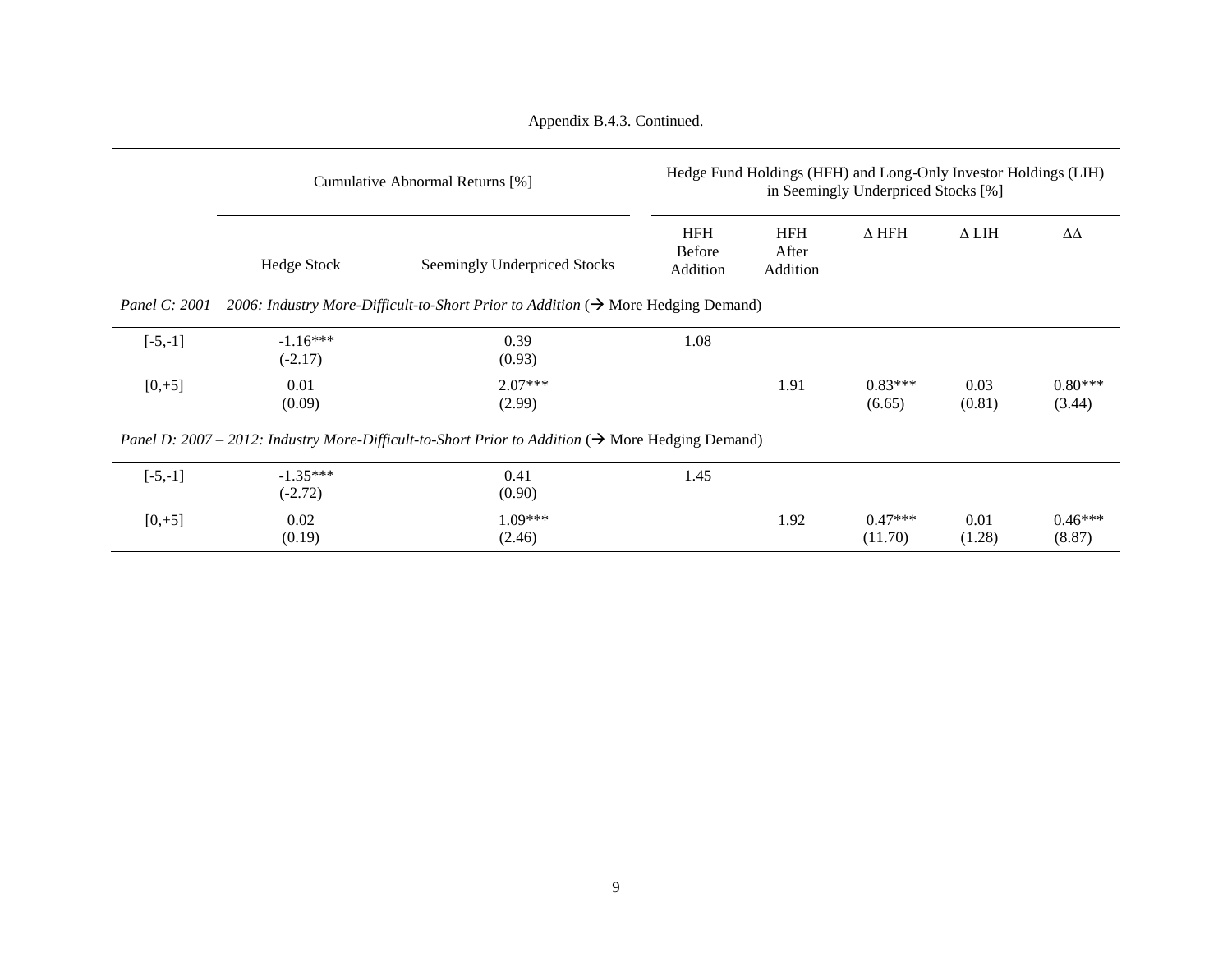# Appendix B.5 Trading around Additions to the Hong Kong Short-Sale List

This tables contrasts performance statistics of various simple calendar-time trading strategy. The "*Hang Seng Strategy*" simply invests in the Hang Seng Index. The "*Long Strategy*" is as follows: If, on trading day *t*, there is an addition event, we purchase shares of each *Industry Peer* that is in the bottom industry market-to-book-ratio quintile. We close out positions after five trading days. If, on a given trading day, there is no addition event, we invest in the risk-free asset. The "*Long-Short Strategy*" is as follows: If, on trading day *t*, there is an addition event, we purchase shares of each *Industry Peer* that is in the bottom industry market-to-book-ratio quintile and we short its shortable substitute securities that are on the short-sale list. We close out positions after five trading days. If on a given trading day, there is no addition event, we invest in the risk-free asset. In Panel A, Column (1), we combine the *Hang Seng Strategy* with the risk-free asset such that the combined portfolio has a monthly standard deviation of 2%. We do the equivalent for Panels B–E and Columns (2)–(3). *Average Monthly Return* is the average monthly return of the combined portfolio. *Holding Period Return* (MM\$) shows how much \$1 million invested in the combined portfolio in 2001 (the beginning of our sample period) would have grown to by August 2012 (the end of our sample period).

|                                                                                             | Combined Portfolio Based on<br>Risk-free Asset and |                         |                               |           |
|---------------------------------------------------------------------------------------------|----------------------------------------------------|-------------------------|-------------------------------|-----------|
|                                                                                             | Hang Seng<br>Strategy<br>(1)                       | Long<br>Strategy<br>(2) | Long-Short<br>Strategy<br>(3) | $(3)-(2)$ |
| Panel A: Target Standard Deviation = $2\%$                                                  |                                                    |                         |                               |           |
| <b>Standard Deviation</b>                                                                   | 2.00%                                              | 2.00%                   | 2.00%                         |           |
| Average Monthly Return                                                                      | 0.23%                                              | 0.35%                   | 0.48%                         |           |
| Holding Period Return (MM\$)                                                                | \$1.39MM                                           | \$1.65MM                | \$1.98MM                      | \$0.33MM  |
| Panel B: Target Standard Deviation = $4\%$                                                  |                                                    |                         |                               |           |
| <b>Standard Deviation</b>                                                                   | 4.00%                                              | 4.00%                   | 4.00%                         |           |
| <b>Average Monthly Return</b>                                                               | 0.35%                                              | 0.59%                   | 0.85%                         |           |
| Holding Period Return (MM\$)                                                                | \$1.65MM                                           | \$2.35MM                | \$3.37MM                      | \$1.02MM  |
| Panel C: Target Standard Deviation = $6.46\%$ (= Standard Deviation of the Hang Seng Index) |                                                    |                         |                               |           |
| <b>Standard Deviation</b>                                                                   | 6.46%                                              | 6.46%                   | 6.46%                         |           |
| <b>Average Monthly Return</b>                                                               | 0.50%                                              | 0.89%                   | 1.30%                         |           |
| Holding Period Return (MM\$)                                                                | \$2.05MM                                           | \$3.60MM                | \$6.45MM                      | \$2.85MM  |
| Panel D: Target Standard Deviation = $8\%$                                                  |                                                    |                         |                               |           |
| <b>Standard Deviation</b>                                                                   | 8.00%                                              | 8.00%                   | 8.00%                         |           |
| Average Monthly Return                                                                      | 0.59%                                              | 1.08%                   | 1.59%                         |           |
| Holding Period Return (MM\$)                                                                | \$2.35MM                                           | \$4.71MM                | \$9.68MM                      | \$4.97MM  |
| Panel E: Target Standard Deviation = $10\%$                                                 |                                                    |                         |                               |           |
| <b>Standard Deviation</b>                                                                   | 10.00%                                             | 10.00%                  | 10.00%                        |           |
| <b>Average Monthly Return</b>                                                               | 0.72%                                              | 1.33%                   | 1.96%                         |           |
| Holding Period Return (MM\$)                                                                | \$2.79MM                                           | \$6.67MM                | \$16.35MM                     | \$9.68MM  |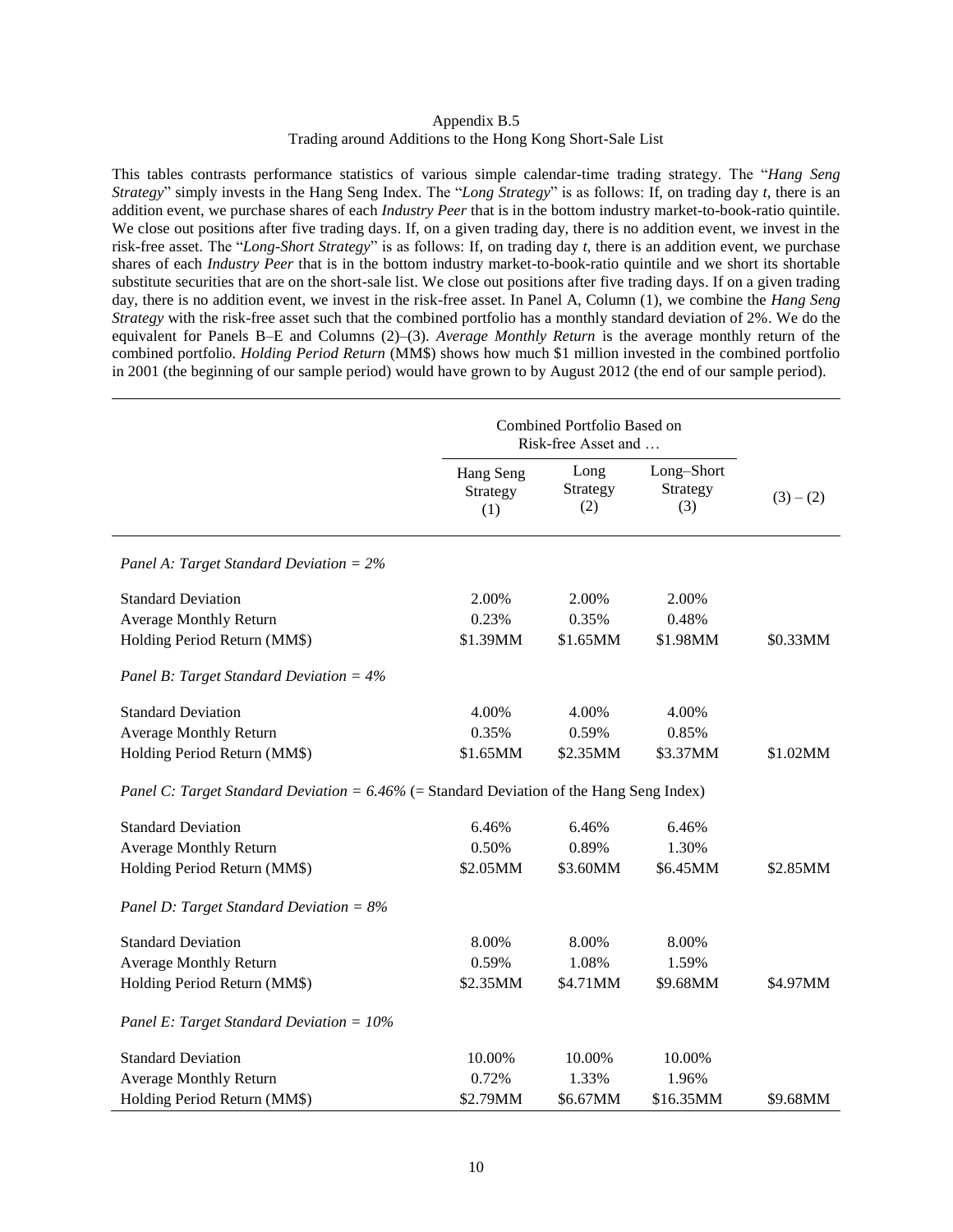#### Appendix B.6 Prices of Hedge Stocks around Addition Events

We plot the coefficient estimates for *Avg (ΔHFH)*, *Avg (Cum.Abn.Ret.)*, and *First Time Addition*, along with the corresponding 95% corresponding confidence intervals across eleven regression equations*.* The dependent variable in the first regression is the return of the hedge stock on the day of the addition event,  $t=0$ ; the dependent variable in the second regression is the cumulative return of the hedge stock from the day of the addition event, *t*=0, through the next trading day,  $t=+1$ ; the dependent variable in the third regression is the cumulative return of the hedge stock from  $t=0$ through *t*=+2; etc. The independent variables include year and industry fixed effects along with controls for the hedge stocks' market capitalization, price level and trading volume. In Panels A and B, we include *Avg (ΔHFH)* and *Avg (Cum.Abn.Ret.)*, respectively. *Avg (ΔHFH)* is the value-weighted average change in hedge fund holdings in the seemingly underpriced stocks and *Avg (Cum.Abn.Ret.)* is the value-weighted average cumulative abnormal returns of the seemingly underpriced stocks over [0, 5]. These two variables are meant to capture how aggressively hedge funds pursue the seemingly underpriced stocks: The more hedge funds increase their holdings in seemingly underpriced stocks and, perhaps as a result, the more positive these stocks' returns, the more aggressive we deem hedge funds' involvement to be. In Panel C, the independent variables also include *First Time Addition*. For every year and each four-digit-GICS industry, we compute the fraction of firms with nonzero short-selling volume. An observation is categorized as a *"First Time Addition"* if it resides in an industry that is in the bottom decile based on the industry's fraction of shorted firms in the year prior to the addition event. To facilitate interpretation of the economic magnitude, we multiply the coefficient estimates by the standard deviation of the corresponding independent variables.

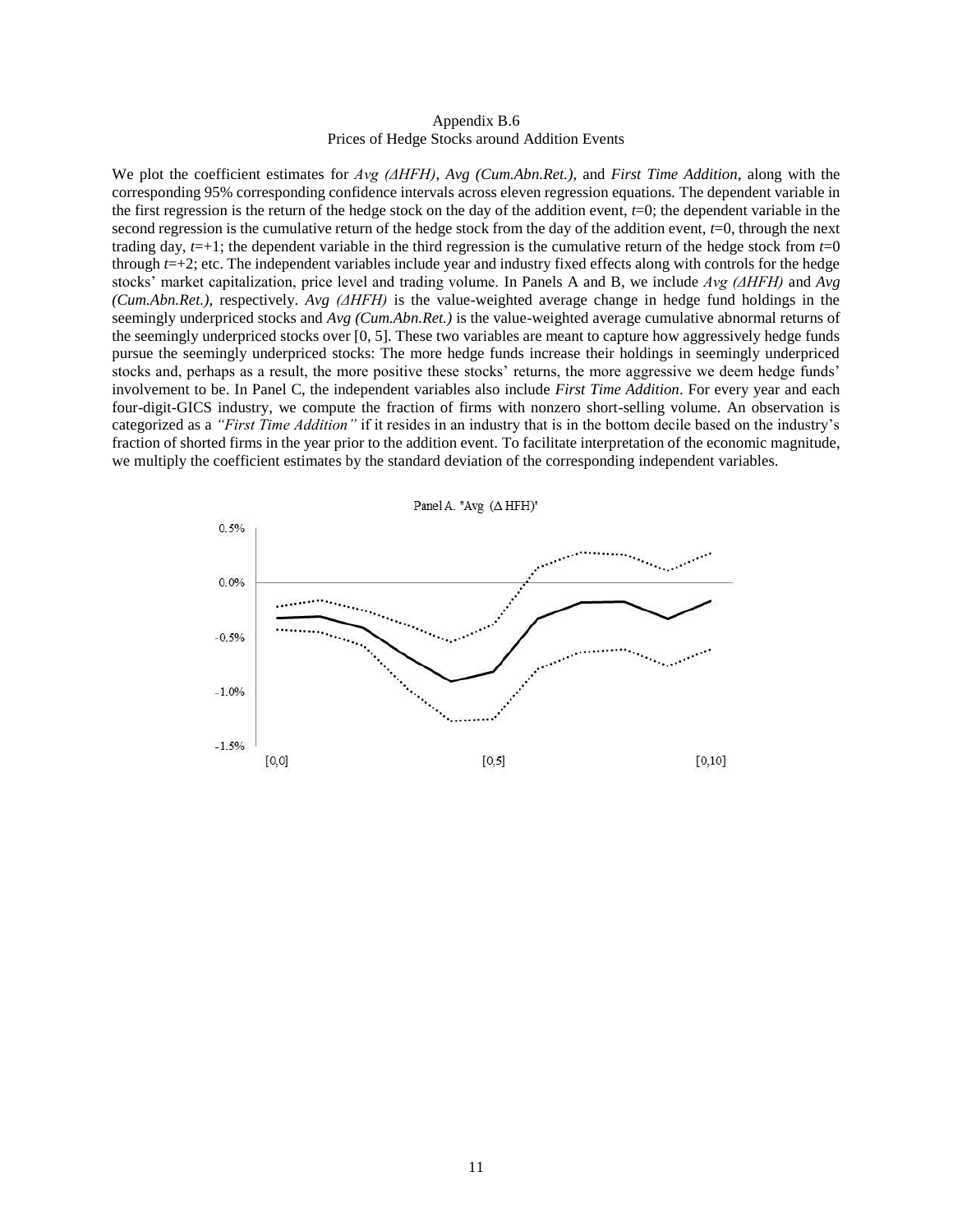



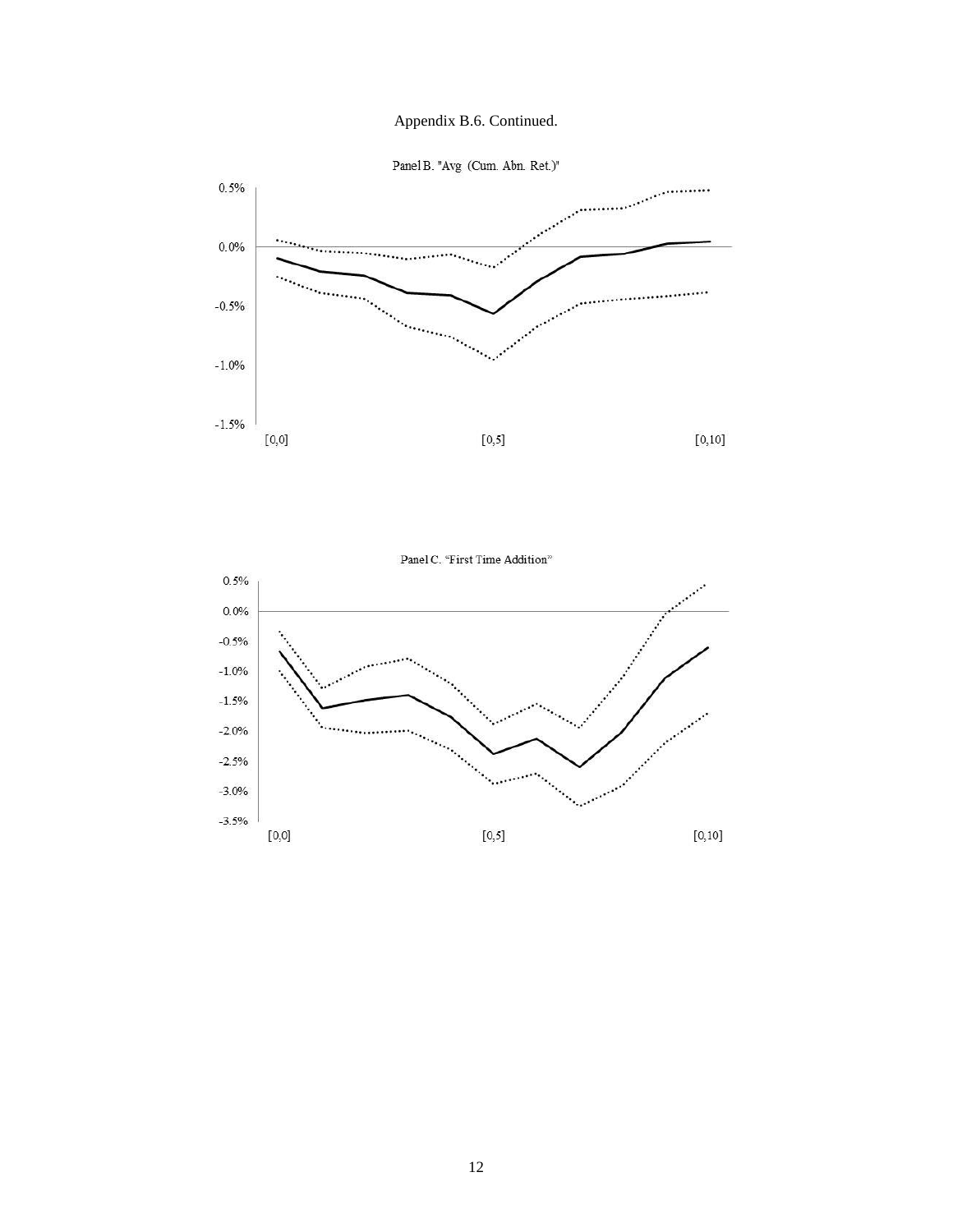#### Appendix C.1 The US Equity Market

The evidence from the Hong Kong stock market presented in the paper suggests that shorting activity need not affect only the stocks being shorted. Here, we examine whether this finding carries over to the US equity market. The US equity market lacks a clear analogue of the institutional feature of the Hong Kong market that we exploit in the main paper. Consequently, the results presented in the online appendix are more suggestive by nature. Nevertheless, we highlight several novel features of the data, which, to us, appear interesting and somewhat surprising.<sup>2</sup>

Our US sample consists of NYSE, AMEX, and NASDAQ ordinary shares with monthly short interest data over the 1988 through 2012 period. The data sources are standard. To assess the relevance of hedging considerations in the US, we consider shorting activity in industry peers of earnings-announcing firms. Consider an earningsannouncing company *i* residing in industry *x*. On the one hand, a high level of short interest among company *i*'s industry peers may reflect a bearish view of the overall industry. If so, high levels of short interest among its peers should predict negative outcomes for the earnings-announcing firm. Alternatively, a high level of short interest among its peers may imply that company *i* is about to announce a positive earnings surprise, informed long–short investors are purchasing shares of company *i* and they are hedging their long positions by shorting its peers. If so, high levels of short interest among its peers should predict positive outcomes for firm *i*.

We test these opposing predictions with the following regression specification:

 $\overline{\phantom{a}}$ 

 $E_{i,t} = \alpha + \beta$ ShortInterest(LikelyHedge Stocks)<sub>i,t−1</sub> + Xγ +  $\varepsilon_{i,t}$ , (1)

where *i* indexes firms and *t* denotes the quarterly earnings announcement. We consider two dependent variables: (1) *Earnings Surprise*, which is the price-scaled difference between the reported quarterly EPS and the consensus EPS forecast across analysts, and (2) *Earnings Announcement Day Returns*, which is the cumulative abnormal return over  $[-1, +1]$ , where day  $t=0$  is the quarterly earnings announcement day or the ensuing trading day if earnings are announced on a non-trading day. Abnormal returns is the difference between raw returns and value-weighted returns of a portfolio with similar size/MB /past returns (Daniel, Grinblatt, Titman, and Wermers 1997).

 $^2$  The temporary US short-sale ban of financial securities from September 18, 2008 to October 8, 2008 does not represent a clear analogue. Investors shorting financial securities in order to hedge industry risk did not have to close out their short positions after the temporary ban became effective. As a result, the lift of the ban on October 8 and the renewed ability to enter short positions in financial securities cannot be thought of as a clean positive shock to the ability to hedge industry risk via short-selling. Also, the US short-sale ban represents only a one-time event affecting one industry only.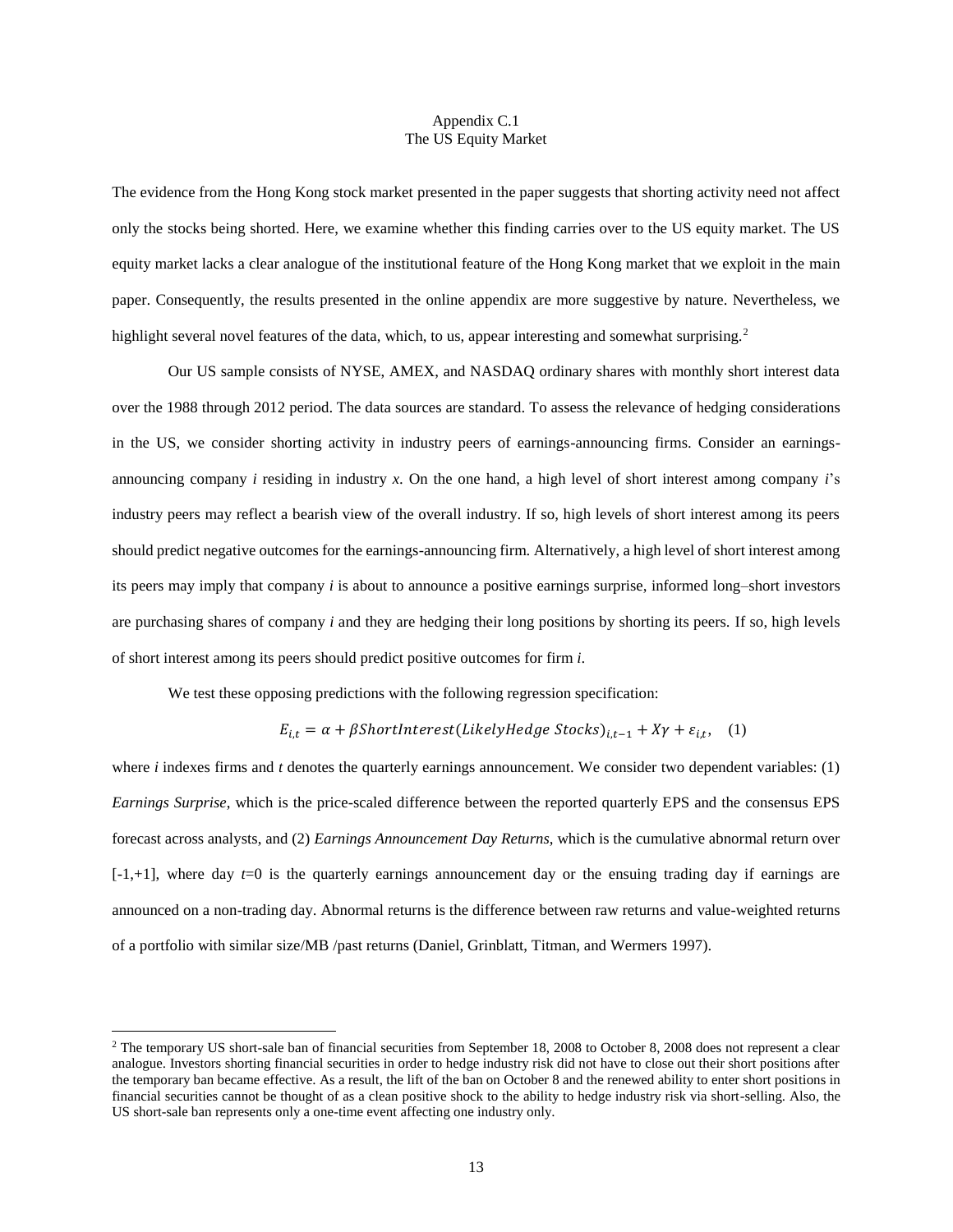*Short Interest (Likely Hedge Stocks)* is the average most recent short interest across stocks that are in the same four-digit-GICS industry as firm *i* and that are themselves not announcing earnings in the month surrounding day *t*=0. Other independent variables (*X*) include: *Short Interest (Ea Announcing Firm)*, which is the earningsannouncing firm *i*'s most recent level of short interest; *Lagged(DependentVariable)*, which is the dependent variable from the previous earnings announcement; *ForecastDispersion*, which is the price-scaled standard deviation of analysts' EPS forecasts; *ln(MarketCap)*, which is the natural logarithm of the market capitalization as of the most recent fiscal year end; *ln(Market/Book)*, which is the natural logarithm of the *MB* as of the most recent fiscal year end; and *PastReturn*, which is the cumulative stock return over thirty calendar days prior to the earnings announcement. We include year-month fixed effects and we cluster standard errors by year-month. All coefficient estimates are multiplied by 100.

Appendix C2 reveals that short interest among industry peers *positively* predicts subsequent earnings surprises and earnings-announcement-day returns for firm *i*. The estimate of *Short Interest (Likely Hedge Stocks)* is 0.52 (*t*-statistic = 2.00) for the earnings surprise regression and 6.19 (*t*-statistic = 2.99) for the earnings–announcementday-return regression. The latter estimates suggest a one-standard-deviation increase in *Short Interest (Likely Hedge Stocks)* translates to a 0.01% more positive earnings surprise and 0.12% more positive earnings-announcement-day returns. To put the earnings surprise result in perspective, an increase of 0.01% would promote the median firm (in terms of earnings surprise) to the  $55<sup>th</sup>$  percentile.

While not as direct a test as the one we applied to the Hong Kong market, the US evidence that positive outcomes for a stock can be predicted via the level of short interest among likely hedge stocks is at least consistent with the notion that hedging considerations also play an important role in US equity markets.